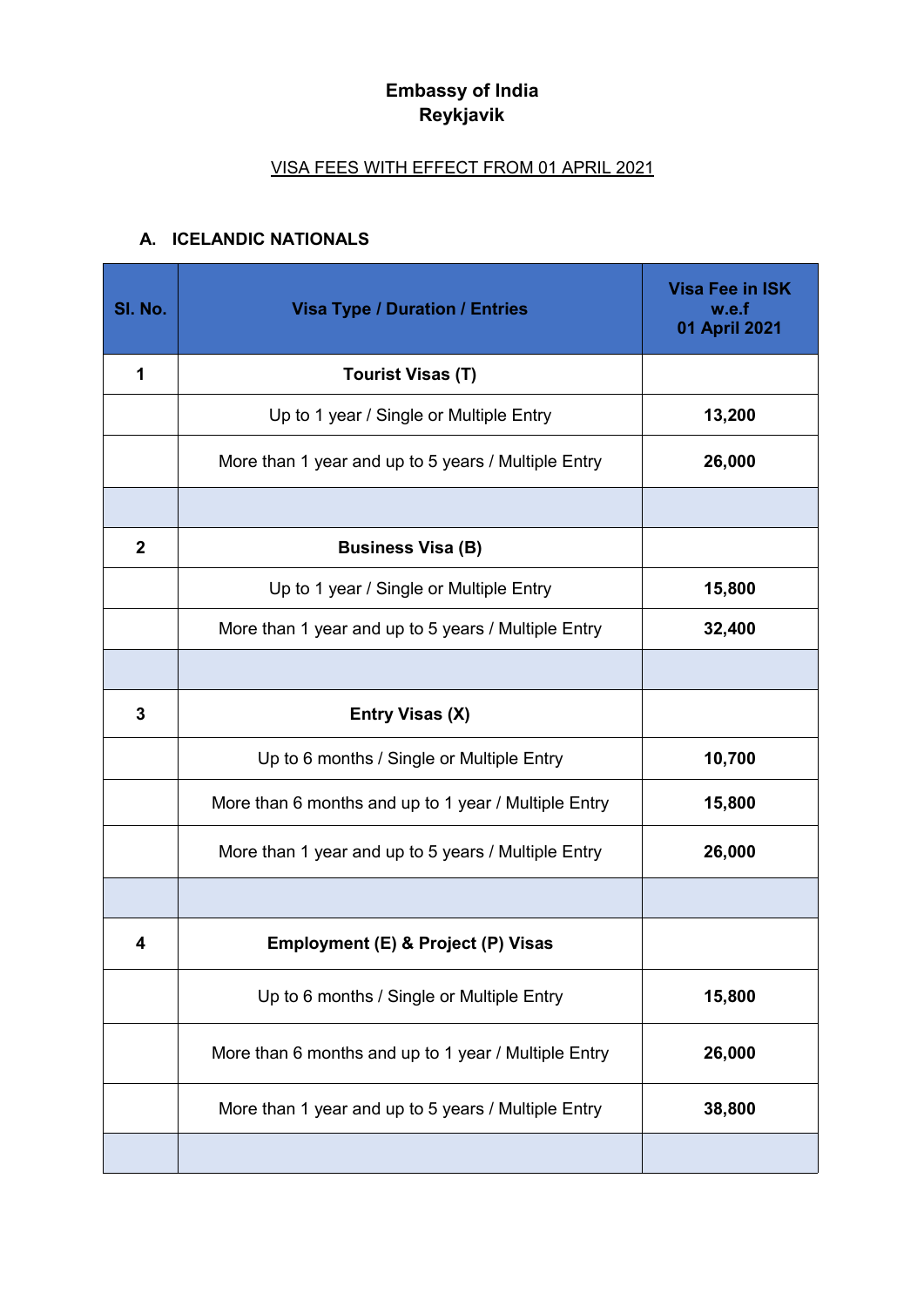| 5              | <b>Student Visas (S)</b>                                                               |        |
|----------------|----------------------------------------------------------------------------------------|--------|
|                | Valid for the duration of the course or 5 years, whichever is<br>less / Multiple Entry | 10,700 |
|                |                                                                                        |        |
| 6              | Medical Visas (MED) & Medical Attendant Visas (MED X)                                  |        |
|                | Up to 6 months / Single or Multiple Entry                                              | 10,700 |
|                | More than 6 months and up to 1 year / Multiple Entry                                   | 15,800 |
|                |                                                                                        |        |
| $\overline{7}$ | <b>Conference / Seminar Visas (C)</b>                                                  |        |
|                | Up to 6 months / Single (or Multiple) Entry                                            | 10,700 |
|                |                                                                                        |        |
| 8              | Journalist Visas (J)                                                                   |        |
|                | Up to 6 months / Single Entry (or Double Entry with HOM's<br>approval).                | 10,700 |
|                |                                                                                        |        |
| 9              | <b>Research Visas (R)</b>                                                              |        |
|                |                                                                                        |        |
|                | Up to 6 months / Single or Multiple Entry                                              | 10,700 |
|                | More than 6 months and up to 1 year / Multiple Entry                                   | 15,800 |
|                | More than 1 year and up to 5 years / Multiple Entry                                    | 26,000 |
|                |                                                                                        |        |
| 10             | <b>MISSIONARY VISAS (M)</b>                                                            |        |
|                | Up to 6 months / Single or Multiple Entry                                              | 10,700 |
|                | More than 6 months and up to 1 year / Multiple Entry                                   | 15,800 |
|                | More than 1 year and up to 5 years / Multiple Entry                                    | 26,000 |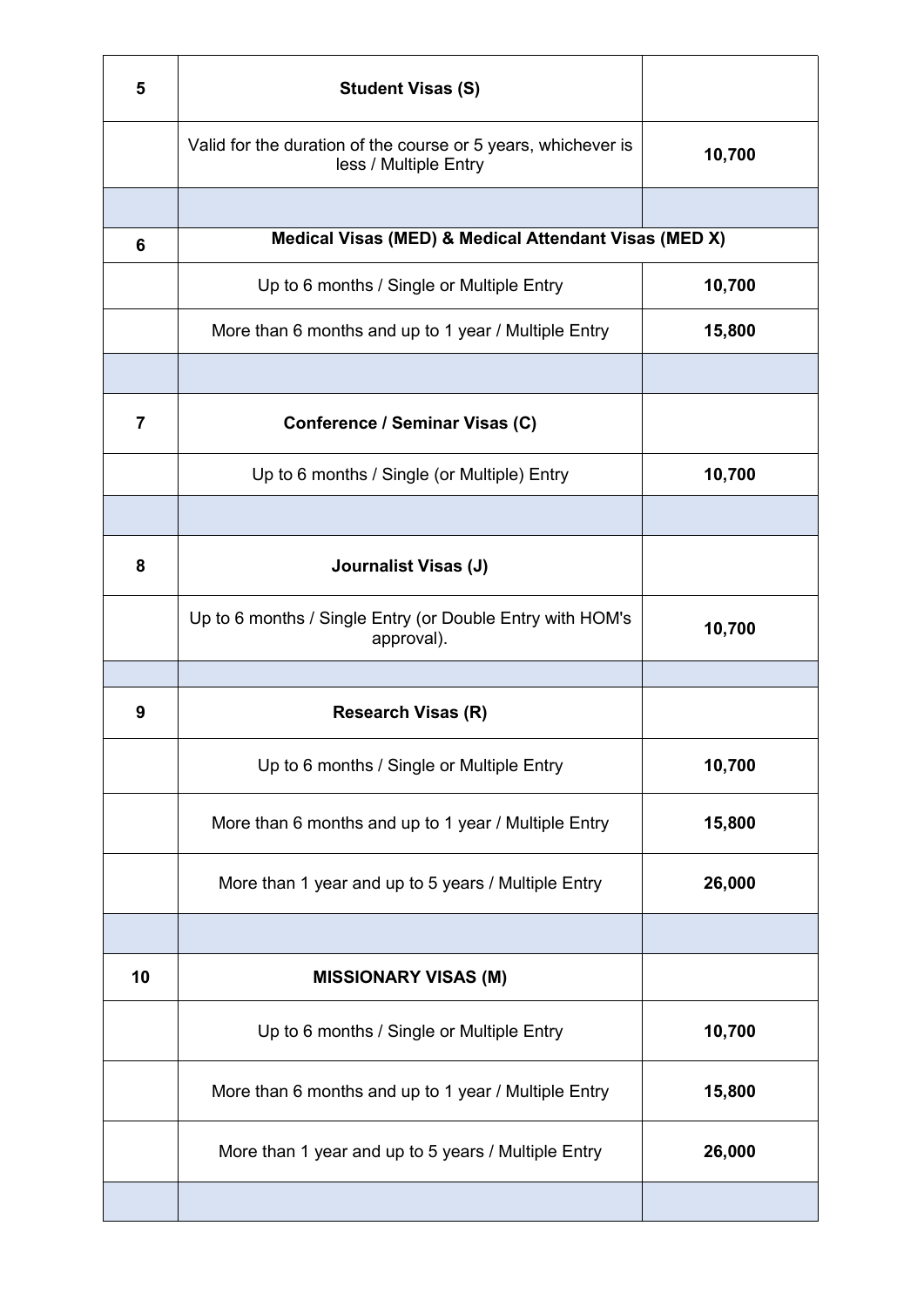| 11 | <b>MOUNTAINEERING VISAS (MX)</b>                                                         |        |
|----|------------------------------------------------------------------------------------------|--------|
|    | Up to 6 months / Single or<br><b>Multiple Entry</b>                                      | 10,700 |
|    | More than 6 months and up to 1 year / Multiple Entry                                     | 15,800 |
|    |                                                                                          |        |
| 12 | <b>INTERN VISAS (I)</b>                                                                  |        |
|    | Up to 1 year / Single or Multiple Entry                                                  | 10,700 |
|    |                                                                                          |        |
| 13 | <b>FILM VISAS (F)</b>                                                                    |        |
|    | Up to 1 year / Single or Multiple Entry (Maximum duration<br>of the visa will be 1 year) | 15,800 |
|    |                                                                                          |        |
| 14 | <b>TRANSIT VISAS</b>                                                                     |        |
|    | Up to 15 days / Single or Double Entry                                                   | 3,000  |

#### **B. OTHER NATIONALS**

# **1. Singapore Nationals**

| S.No          | <b>Visa category</b>          | <b>Visa Fee in ISK</b><br>w.e.f<br>01 April 2021 |
|---------------|-------------------------------|--------------------------------------------------|
| 4             | Tourist Visa up to six months | 3600                                             |
| $\mathcal{P}$ | All other Visas               | Fee as applicable to<br>Icelandic nationals      |

# **2. Japanese Nationals**

| S.No           | <b>Visa category</b> | Visa Fee in ISK<br>w.e.f<br>01 April 2021 |
|----------------|----------------------|-------------------------------------------|
|                | <b>Transit Visa</b>  | 600                                       |
| $\overline{2}$ | All other Visas      | 1500                                      |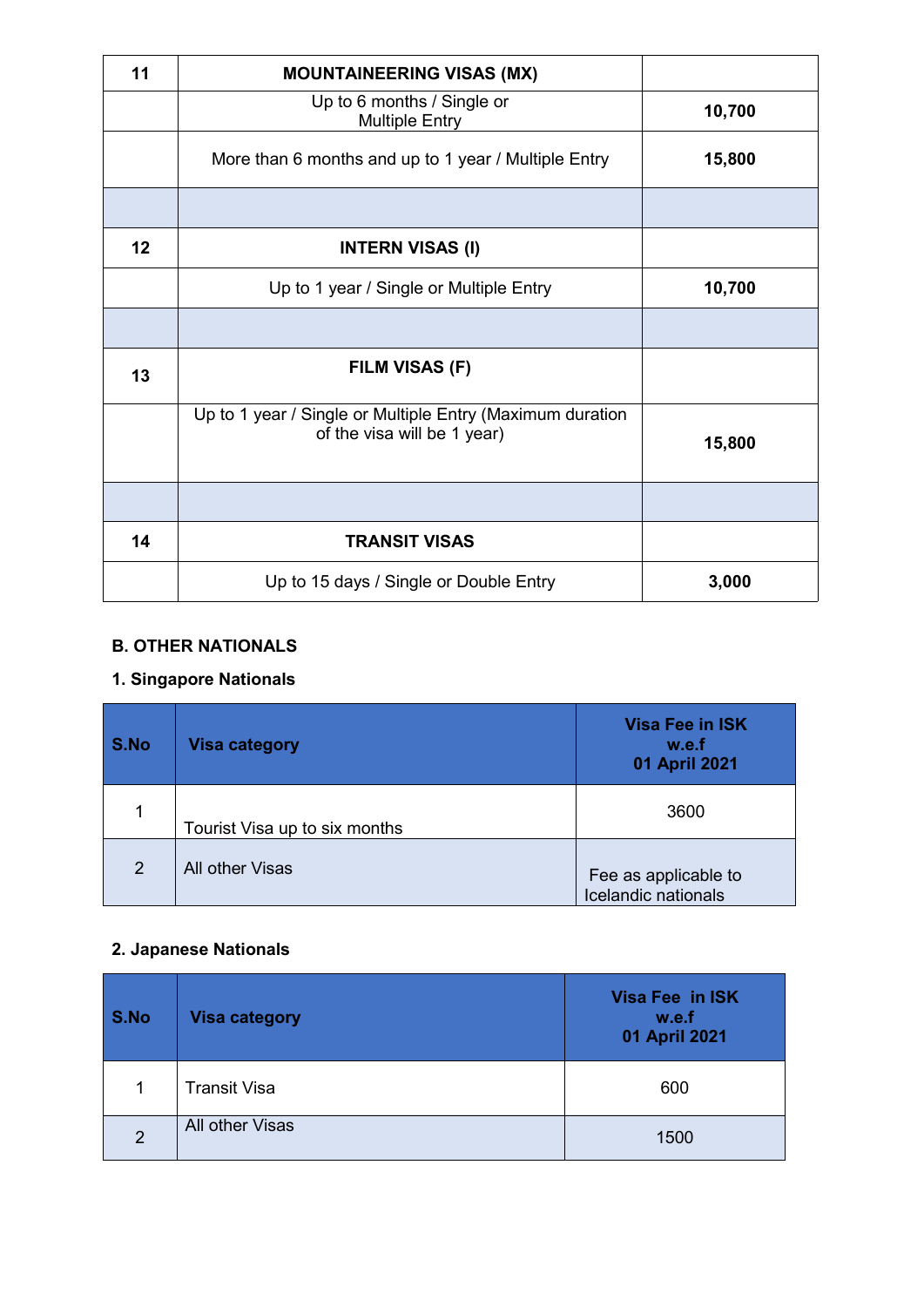#### **3. UK Nationals**

| S.No           | <b>Visa category</b>                                                     | <b>Visa Fee in ISK</b><br>w.e.f<br>01 April 2021 |
|----------------|--------------------------------------------------------------------------|--------------------------------------------------|
| $\mathbf{1}$   | Tourist Visa up to 1 Year (S/D/M Entry)                                  | 21200                                            |
| $\overline{2}$ | Tourist Visa for 1 Year to 5 Years (M<br>Entry)                          | 62400                                            |
| $\mathbf{3}$   | Business Visa less than 1 Year (S/D/M<br>Entry)                          | 31400                                            |
| $\overline{4}$ | Business Visa valid for 1 Year to 5<br>Years (M Entry)                   | 93400                                            |
| $\sqrt{5}$     | Entry Visa up to 1 Year (S/M Entry)                                      | 21200                                            |
| $6\phantom{1}$ | Entry Visa valid for 1 Year to 5 Years<br>(M Entry)                      | 62400                                            |
| $\overline{7}$ | Student Visa up to 5 Years (M Entry)                                     | 29800                                            |
| $\bf 8$        | Medical Visa up to 1 Year (M Entry)                                      | 17000                                            |
| 9              | Research Visa up to 3 Years or<br>duration of course (whichever is less) | 29800                                            |
| 10             | Employment Visa up to 6 months                                           | 59300                                            |
| 11             | Employment Visa up to 1 Year                                             | 64400                                            |
| 12             | Entry Visa more than 1 Year                                              | 76900                                            |
| 13             | Transfer of Visa                                                         | 21800                                            |
| 14             | <b>Transit Visa</b>                                                      | 11700                                            |
| 15             | Business Visa issued same day<br>(excluding visa fee)                    | 28000                                            |
| 16             | <b>Emergency Visa charges</b>                                            | 11800                                            |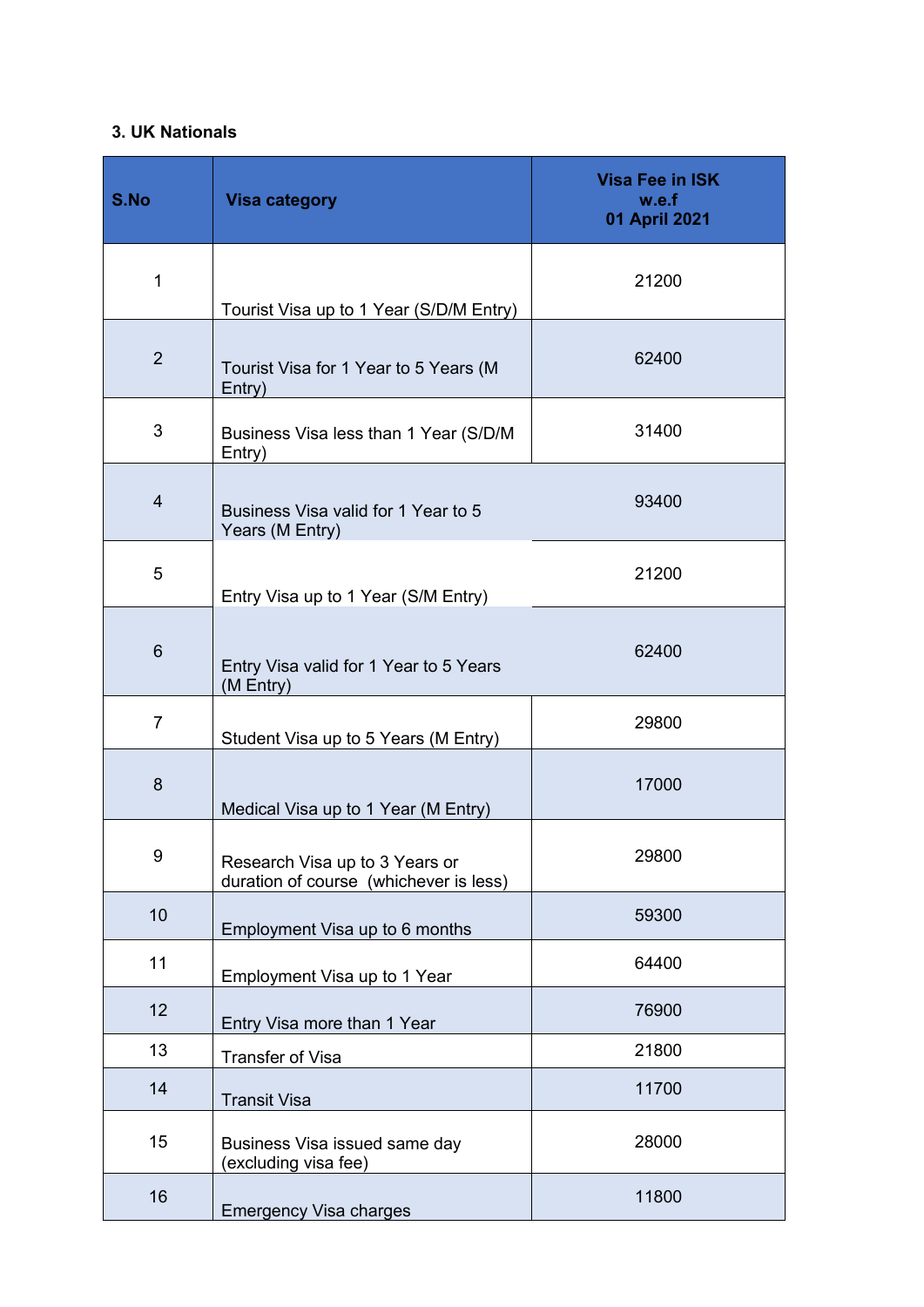# **4. Nigerian Nationals**

| S.No | <b>Visa category</b>                       | <b>Visa Fee in ISK</b><br>w.e.f<br>01 April 2021 |
|------|--------------------------------------------|--------------------------------------------------|
| 1    | Any Type of Visa valid for any<br>duration | 32400                                            |

#### **5. USA Nationals**

| S.No           | <b>Visa category</b>                      | <b>Visa Fee in ISK</b><br>w.e.f<br>01 April 2021                                   |
|----------------|-------------------------------------------|------------------------------------------------------------------------------------|
|                | Tourist Visa up to 10 Years (S/M<br>Entry | 13200                                                                              |
| $\overline{2}$ | Business Visa up to 10 years              | 35000                                                                              |
| 3              | Other visas                               | As applicable to Icelandic<br>nationals + ISK 2600 towards<br>visa application fee |

#### **6. Ukrainian Nationals**

| S.No           | <b>Visa category</b>                            | <b>Visa Fee in ISK</b><br>w.e.f<br>01 April 2021 |
|----------------|-------------------------------------------------|--------------------------------------------------|
| $\mathbf{1}$   | Tourist Visa up to 1 Year (S/D/M<br>Entry)      | 13200                                            |
| $\overline{2}$ | Business Visa less than 1 Year<br>(S/D/M Entry) | 17100                                            |
| 3              | <b>Transit Visa</b>                             | 11300                                            |
| $\overline{4}$ | <b>Emergency Visa Fee</b>                       | 11300                                            |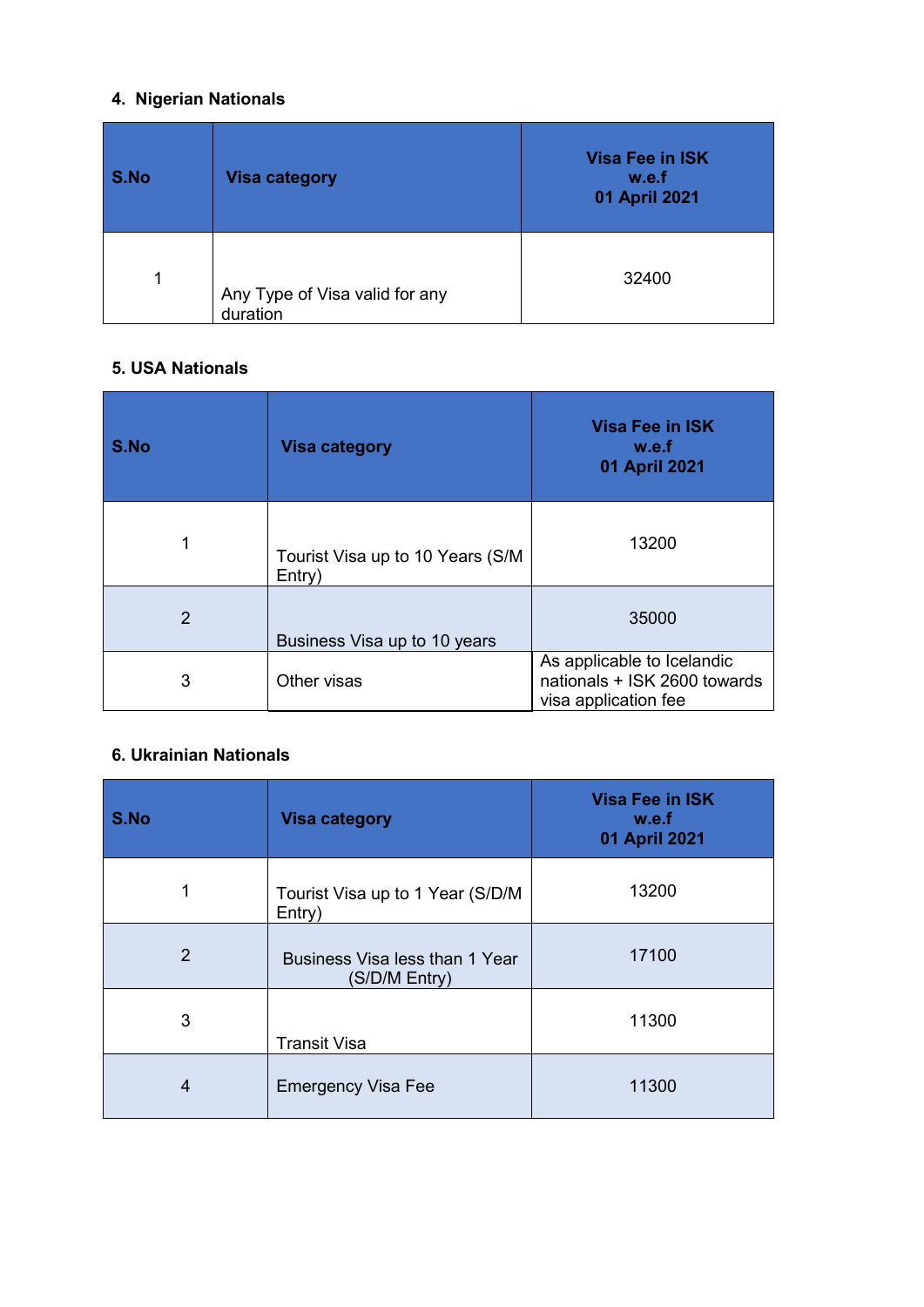#### **7. Russian Nationals**

| S.No | <b>Visa category</b>                                 | <b>Visa Fee in ISK</b><br>w.e.f<br>01 April 2021 |
|------|------------------------------------------------------|--------------------------------------------------|
|      | Tourist Visa up to 1 Year -<br><b>Single Entry</b>   | 5600                                             |
| 2    | Tourist Visa up to 1 Year -<br>Double Entry          | 12000                                            |
| 3    | Tourist Visa up to 1 Year -<br><b>Multiple Entry</b> | 15800                                            |
| 4    | Transfer of valid visa                               | 5600                                             |

#### **8. Sri Lankan Nationals**

| S.No           | <b>Visa category</b>                         | <b>Visa Fee in ISK</b><br>w.e.f<br>01 April 2021 |
|----------------|----------------------------------------------|--------------------------------------------------|
|                | Tourist Visa up to 90 days<br>(Single Entry) | 2400                                             |
| $\overline{2}$ | Tourist Visa 90 days - Double<br>Entry       | 3600                                             |

# **9. Mozambique Nationals**

| S.No           | <b>Visa category</b>               | <b>Visa Fee in</b><br><b>ISK</b><br>w.e.f<br>01 April<br>2021 |
|----------------|------------------------------------|---------------------------------------------------------------|
| 1              | <b>Tourist Visa Single Entry</b>   | 10700                                                         |
| $\overline{2}$ | <b>Tourist Visa Multiple Entry</b> | 28600                                                         |
| 3.             | <b>Medical Visa</b>                | 10700                                                         |
| 4.             | <b>Medical Attendant Visa</b>      | 10700                                                         |

# NOTE: